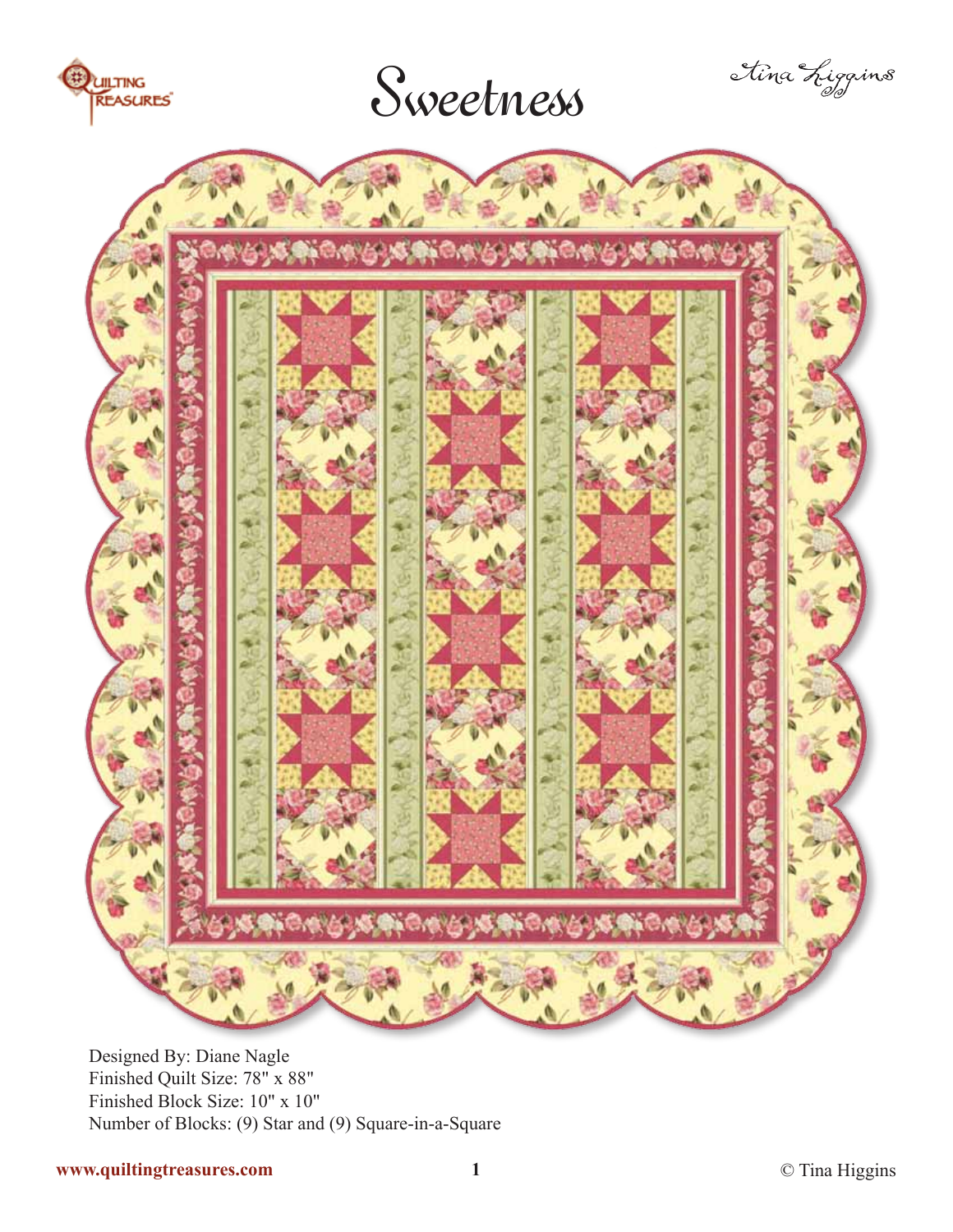

# Sweetness





### **Cutting Directions:**

**WOF =** *Width of fabric.*

*Note: Use a ¼" seam allowance throughout unless otherwise directed. Label all pieces with the letters given in the cutting list. These letters are used to identify the pieces throughout the instructions.*

#### **22548 D: Border Stripe**

- Fussy-cut (2)  $5\frac{1}{2}$ " x  $66$ " and (2)  $5\frac{1}{2}$ " x 76" red border strips along length of fabric, centering the red part of the stripe in each strip.
- Fussy-cut (4)  $5\frac{1}{2}$ " x  $60\frac{1}{2}$ " G strips along length of fabric, centering the green part of stripe in each strip.

#### **22551 D: Dark Pink Tonal**

- Cut (3) 3⅜" x **WOF** strips. Recut strips into (36) 3⅜" squares. Cut each square in half on one diagonal to make (72) C triangles.
- Cut (6) 1½" x **WOF** inner border strips.
- Cut 2<sup>1</sup>/<sub>2</sub>"-wide bias strips to total 365<sup>"</sup> when joined.

#### **22547 D: Dark Pink Floral**

• Cut (3) 5⅞" x **WOF** strips. Recut strips into (18) 5⅞" squares. Cut each square in half on one diagonal to make (36) E triangles.

#### **22549 S: Yellow Rosebuds**

- Cut (2)  $6\frac{1}{4}$ " x **WOF** strips. Recut strips into (9)  $6\frac{1}{4}$ " squares. Cut each square on both diagonals to make (36) B triangles.
- Cut (3) 3" x **WOF** strips. Recut strips into (36) 3" D squares.

#### **22549 D: Pink Rosebuds**

• Cut (2) 5½" x **WOF** strips. Recut strips into (9) 5½" A squares.

| <b>FABRIC REQUIREMENTS</b> |                |
|----------------------------|----------------|
|                            |                |
| Design:                    | Yards          |
| 22548 D                    | $2\frac{1}{3}$ |
| 22551 D<br>(Incl.Binding)  | $1\frac{3}{4}$ |
| 22547 <sub>D</sub>         | $1\frac{1}{2}$ |
| 22549 S                    | $\frac{3}{4}$  |

22549 D  $\frac{3}{8}$ 22546 S 2 $^{3}/_{4}$ 22549 S (Backing) 71/4

#### **22546 S: Yellow Large Floral**

- Cut (2) 7⅝" x **WOF** strips. Recut strips into (9) 7⅝" F squares.
- Cut (8) 8½" x **WOF** outer border strips.

#### **22549 S: Yellow Rosebuds (Backing)**

• Cut (3) 86" x **WOF** strips for backing.

#### **Making the Star Blocks:**

**1.** Sew C to each short side of B to make a B-C unit; press seams toward C. Repeat to make a total of (36) B-C units.



**2.** Sew a D square to each end of (18) B-C units to make a total of (18) top/bottom rows; press seams toward D.



**3.** Sew a B-C unit to opposite sides of each A square to make (9) center rows; press seams toward A.

**Center Row Make 9**



#### **www.quiltingtreasures.com 2**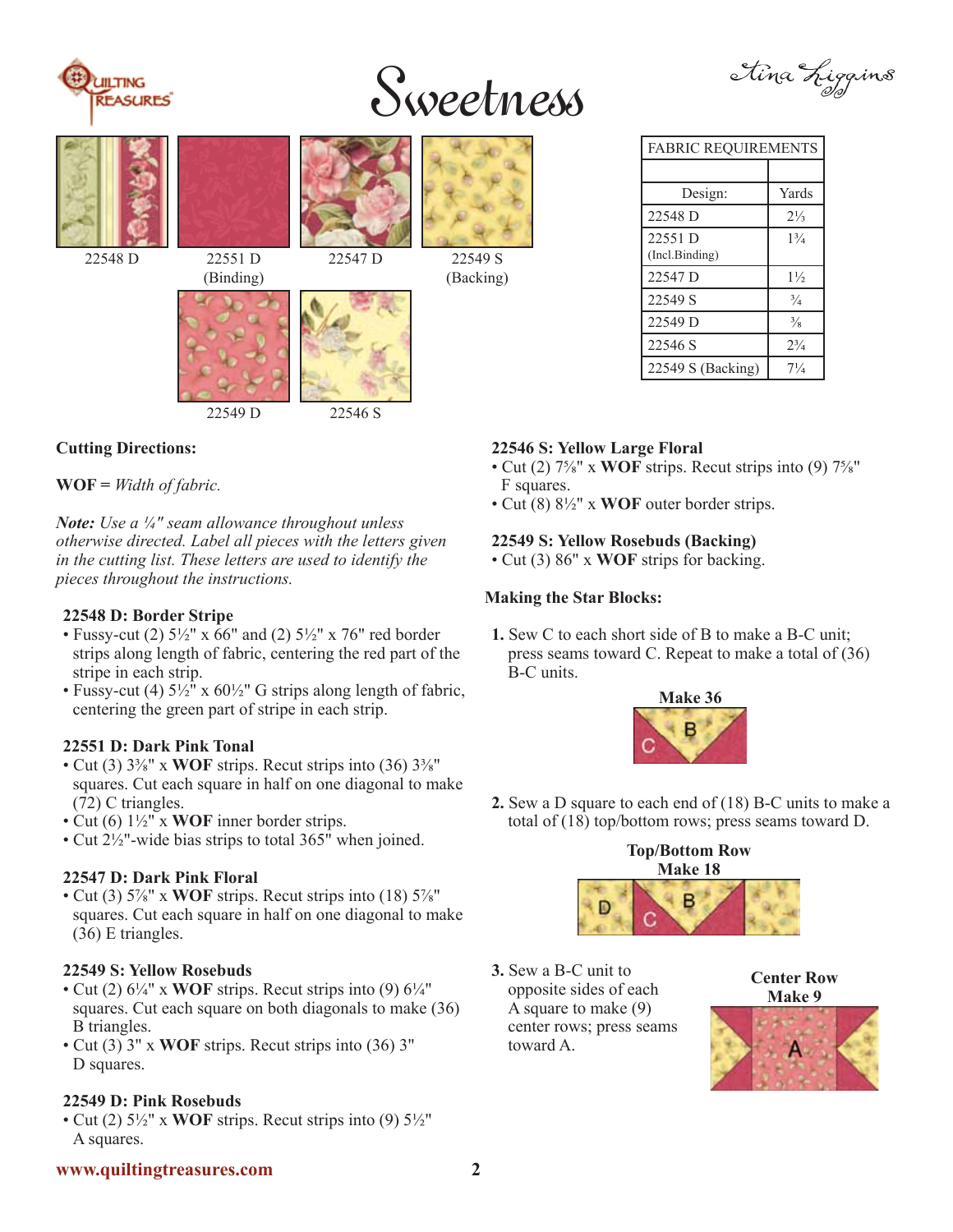



Iina Liggins

**4.** Sew a top/bottom row to opposite long edges of a center row to complete (1) Star block; press seams toward the center row. Repeat to make a total of (9) Star blocks.



#### **Making the Square-in-a-Square Blocks:**

**1.** Sew an E triangle to opposite sides of an F square; press seams toward E. Sew an E triangle to the remaining sides of the E-F unit to complete (1) Square-in-a-Square block; press seams toward E.



**Square-in-a-Square Make 9**

**2.** Repeat Step 1 to complete a total of (9) Square-in-a-Square blocks.

#### **Quilt Assembly:**

*Note: Refer to the quilt diagram on page 1 for all steps.*

**1.** Arrange and join (3) each Star and Square-in-a-Square blocks to make a vertical row; press seams open. Repeat to make (3) vertical rows.



*While all possible care has been taken to ensure the accuracy of this pattern, we are not responsible for printing errors or the way in which individual work varies.*

**2.** Join the vertical rows with the G strips, turning the center row end-for-end to complete the pieced center; press seams toward G strips.



- **3.** Join the 1½"-wide dark pink tonal inner border strips on the short ends to make a long strip; press seams open. Recut strip into (2)  $1\frac{1}{2}$ " x  $60\frac{1}{2}$ " side strips and (2)  $1\frac{1}{2}$ " x 52½" top and bottom strips. Sew the longer strips to opposite long sides and shorter strips to the top and bottom of the pieced center.
- **4.** Center and sew a 5½" x 76" red stripe middle border strip to opposite long sides of the pieced center, stopping stitching ¼" from ends of the pieced center. Repeat with the  $\overline{5}$ <sup>1</sup>/<sub>2</sub>" x 66" strips on the top and bottom. Miter corner seams, trim seam to  $\frac{1}{4}$ " and press seam open. Note: See Mitered border instructions (page 4) for further information.
- **5**. Join the 8½" yellow large floral strips on the short ends to make a long strip; press seams open. Recut strip into (2)  $8\frac{1}{2}$ " x  $72\frac{1}{2}$ " side strips and (2)  $8\frac{1}{2}$ " x  $78\frac{1}{2}$ " top and bottom strips. Sew the longer strips to opposite long sides and shorter strips to the top and bottom of the pieced center; press seams toward strips.
- **6.** Remove the selvedge edges from the backing pieces. Join the pieces on the  $86$ " edges with a  $\frac{1}{2}$ " seam allowance. Press seams open. Trim top and bottom edges to make an 86" x 96" backing with horizontal seams.
- **7.** Layer and quilt as desired.
- **8.** Mark off desired scallops using a measurement of 14½" for side border scallops and 15" for top and bottom border scallops. Complete a gentle curve around the 4 corners. Note: You may use your favorite scallop border tool to make the scallop shapes following the directions with the tool.
- **9.** Bind edges using the prepared bias binding strips to finish.